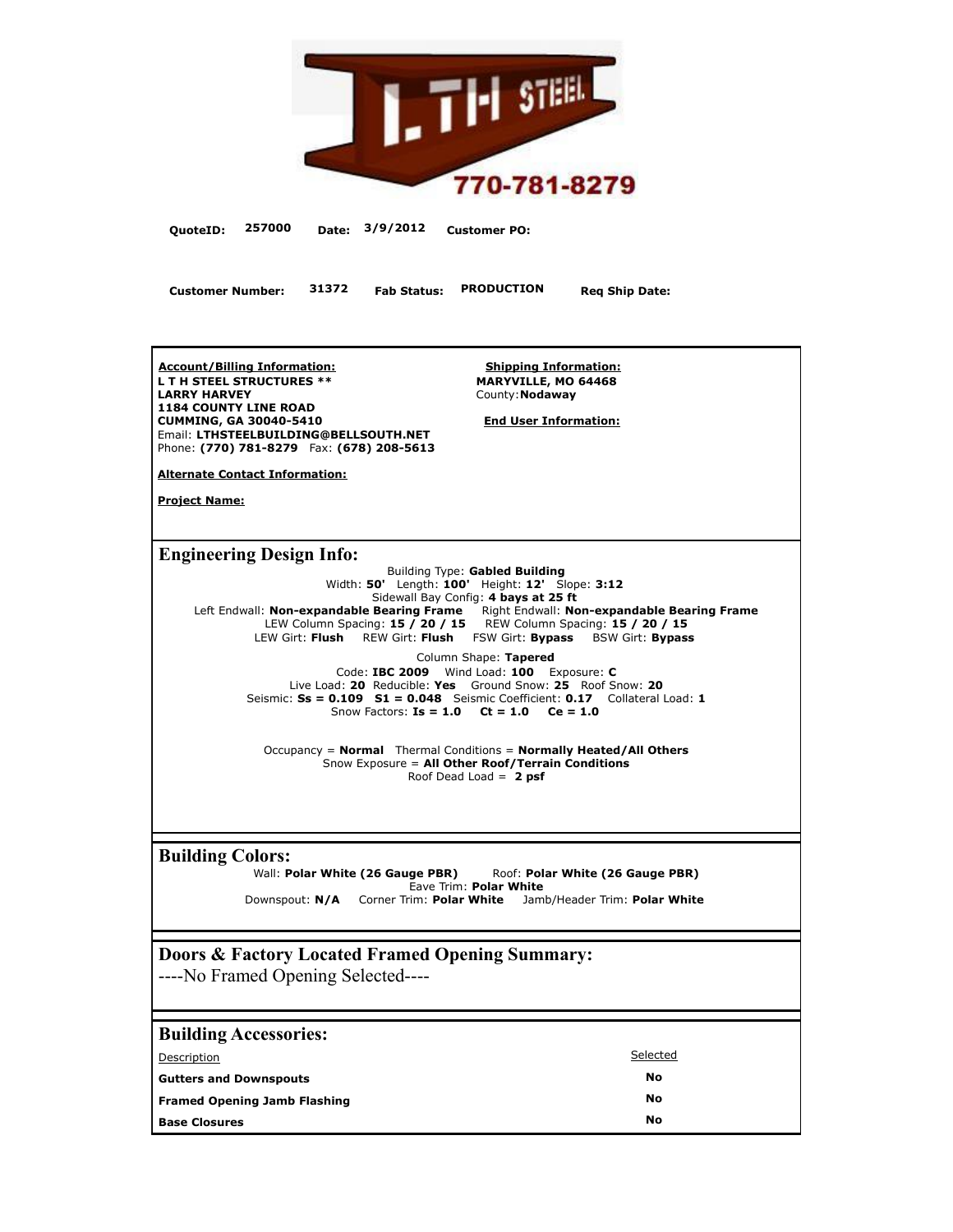**Standard Base Angle**

## **Roof Extensions:**

----No Roof Extensions Selected----

## **Liner Panel:**

----No Liner Panel Selected----

## Other Accessories:

----No Other Accessories Selected----

## **Misc Framed Openings:**

----No Misc Framed Openings Selected-----

## **Insulation:**

----No Insulation Selected-----

Wall Fastener Type: **Standard** Length: **1 1/4"**

Roof Fastener Type: **Long Life** Length: **1 1/4"**

## **Total Price Summary:**

Base Building Price:

### Building Freight: (**Monticello**)

Stamped with Design Calculations Overnight Service Tax: **To Be Added**

**Total Price** (FOB seller's facility with freight allowed)**:**

# **Estimated Weight: 23207 lbs**

**TERMS OF PAYMENT:** 30% DEPOSIT FOR ENGINEERING, FABRICATION AND DELIVERY. BALANCE TO BE PAID BY CERTIFIED BANK CASHIERS CHECK ON DELIVERY.

#### ACCEPTANCE OF ORDER **Extending the UNITE**

This quote is still current. The price is subject to change at anytime without notice. To lock this price buy now. Note: If a price increase occurs, this quote will need to be re-priced.

## **Notes:**

- Foundation: **Anchor bolts** by others
- Unless otherwise noted, the following specifications and conditions apply:
- All paneling incorporates the purlin-bearing profile
- Price includes long-life roof fasteners (lifetime red-rust warranty)
- The pre-punched connecting clips for the structural elements, including endwall columns, are welded in place and then primed during fabrication
- Buildings are engineered to meet listed codes and loads with the specified factory-located framed openings (size, location, and materials taken into account)
- All structural elements for the specified framed openings (girts, jambs, and headers) are pre-cut and prepunched and the necessary clips are welded on during fabrication